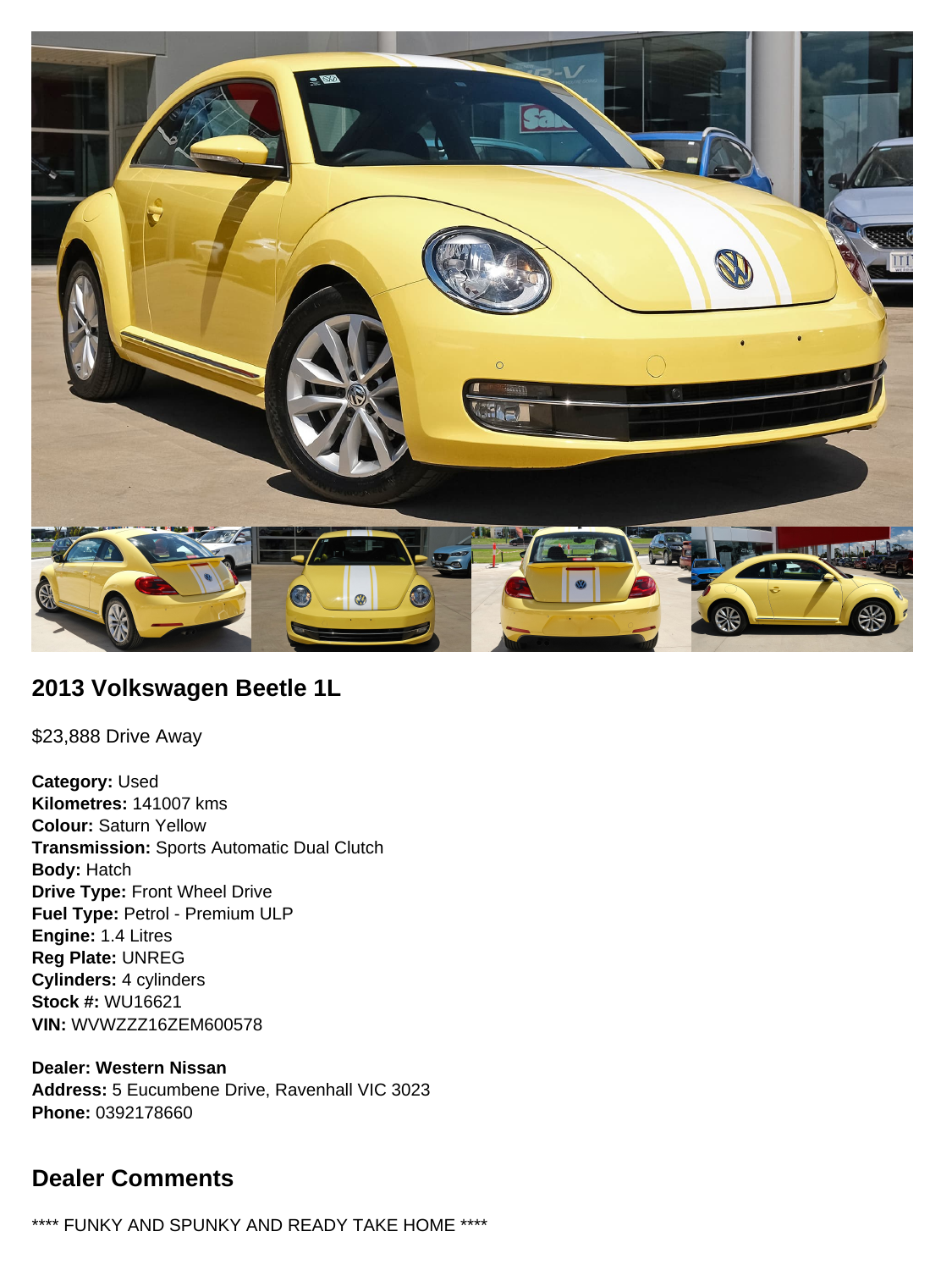#### \*\*\*\* HARD TO FIND IN THIS CONDITION \*\*\*\* THIS VEHICLE COMES WITH

- \* AUTOMATIC
- \* CRUISE CONTROL
- \* ALLOY WHEELS
- \* CLIMATE CONTROL
- \* ELECTRIC WINDOWS
- \* AUTO HEADLIGHTS

WE ARE A 4 X AWARD WINNING NISSAN DEALERSHIP LOCATED 25MIN NORTH WEST OF THE CBD ON THE HWY

We are NOW OPEN for test drives and vehicle inspections, make your appointment now. LOOK, SEE, TEST DRIVE and Buy with confidence and safety, we are also a "CLICK and COLLECT' Licenced Company that offers FREE Transport delivery to your door anywhere in Melbourne. We still offer easy contactless methods for vehicle purchases, trade-ins and on-line free finance score and repayment obligation free. Great prices and deals at our Dealership or deal direct with on-line sales. All cars come with the VACC Guarantee for title, and a Road Worthy Certificate including oil and filter replacement. Contact us now...

\* If the price does not contain the notation that it is "Drive Away No More to Pay", the price may not include additional costs, such as stamp duty and other government charges. Please confirm price and features with the seller of the vehicle.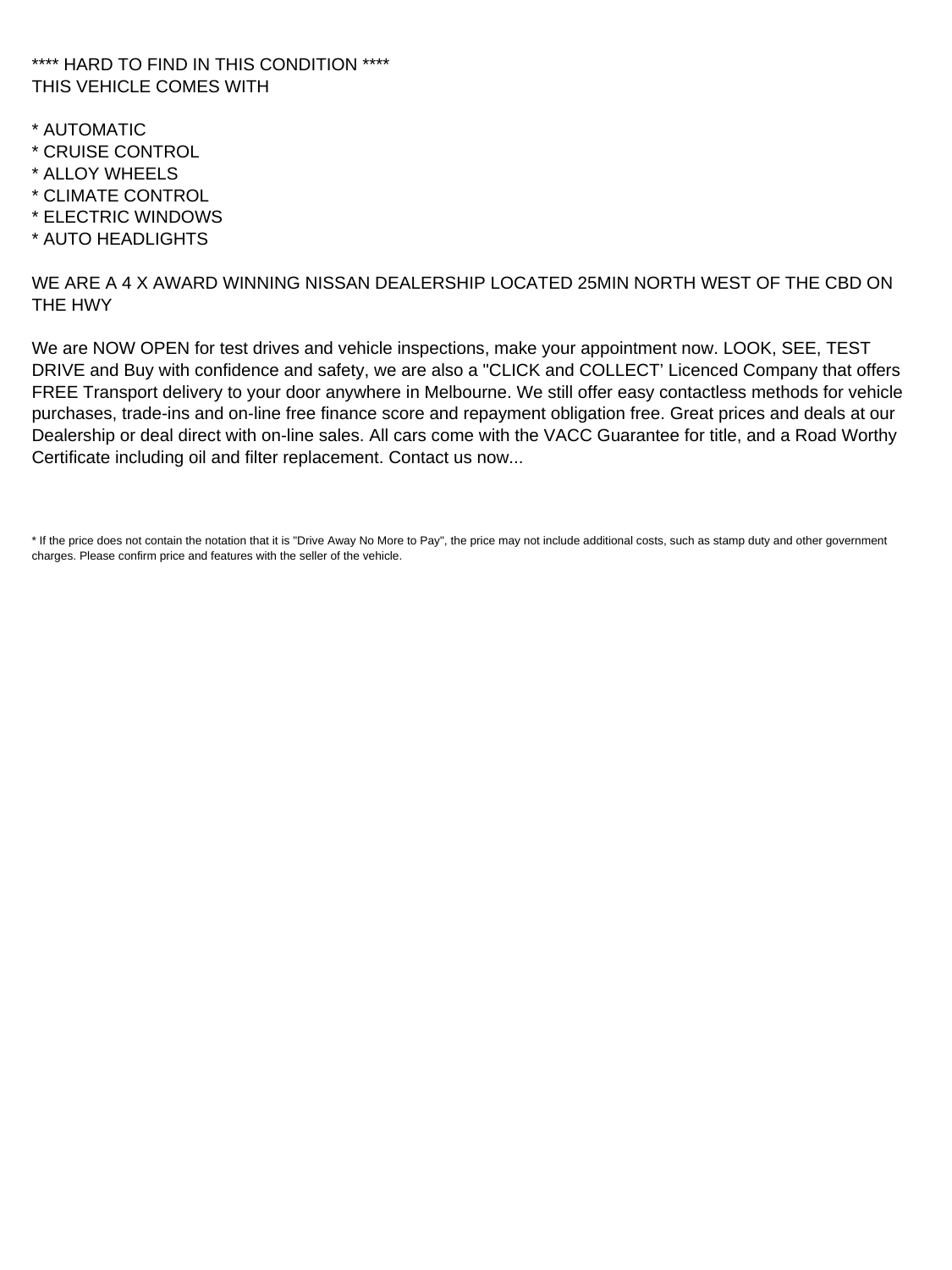# **Features and Specifications**

## **Audio, Visual & Communication**

Audio - Aux Input Socket (MP3/CD/Cassette) Audio - Aux Input USB Socket Audio - MP3 Decoder Bluetooth System 8 Speaker Stereo CD Stacker - 6 disc Memory Card Reader Multi-function Control Screen - Colour

#### **Instruments & Controls**

Clock - Digital **Tacho** 

#### **Interior**

Body Colour - Interior Inserts **Leather Gear Knob** Leather Hand Brake Lever Leather Steering Wheel Trim - Cloth

## **Lights & Windows**

Daytime Running Lamps **Fog Lamp's - Rear** Fog Lamp's - Rear Fog Lamps - Front **Headlamps - Clear Lenses** Headlamps - See me home **Headlamps Automatic (light sensitive)** Headlamps Automatic (light sensitive) Heat Insulated - Side Windows **Power Windows - Front only** Power Windows - Remote Control Open/Close **Rain Sensor (Auto wipers)** Rear View Mirror - Electric Anti Glare

#### **Safety & Security**

Airbags - Head for 1st Row Seats (Front) Brake Assist Brake Emergency Display - Hazard/Stoplights **Central Locking - Once Mobile** Central Locking - Once Mobile Central Locking - Remote/Keyless ABS (Antilock Brakes) Control - Electronic Stability Control - Park Distance Front Control - Park Distance Rear Control - Traction Control - Traction EBD (Electronic Brake Force Distribution) The Engine Immobiliser Hill Holder Parking Assist - Graphical Display Seatbelt - Load Limiters 1st Row (Front) Airbag - Driver Seatbelt - Pretensioners 1st Row (Front) Seatbelts - Lap/Sash for 4 seats Airbag - Passenger

#### **Seating**

Headrests - Adjustable 1st Row (Front) The Meadrests - Adjustable 2nd Row x2 Seat - Height Adjustable Driver November 1988 Seat - Height Adjustable Passenger Seats - 2nd Row Split Fold

Trip Computer Warning - Speed Alert